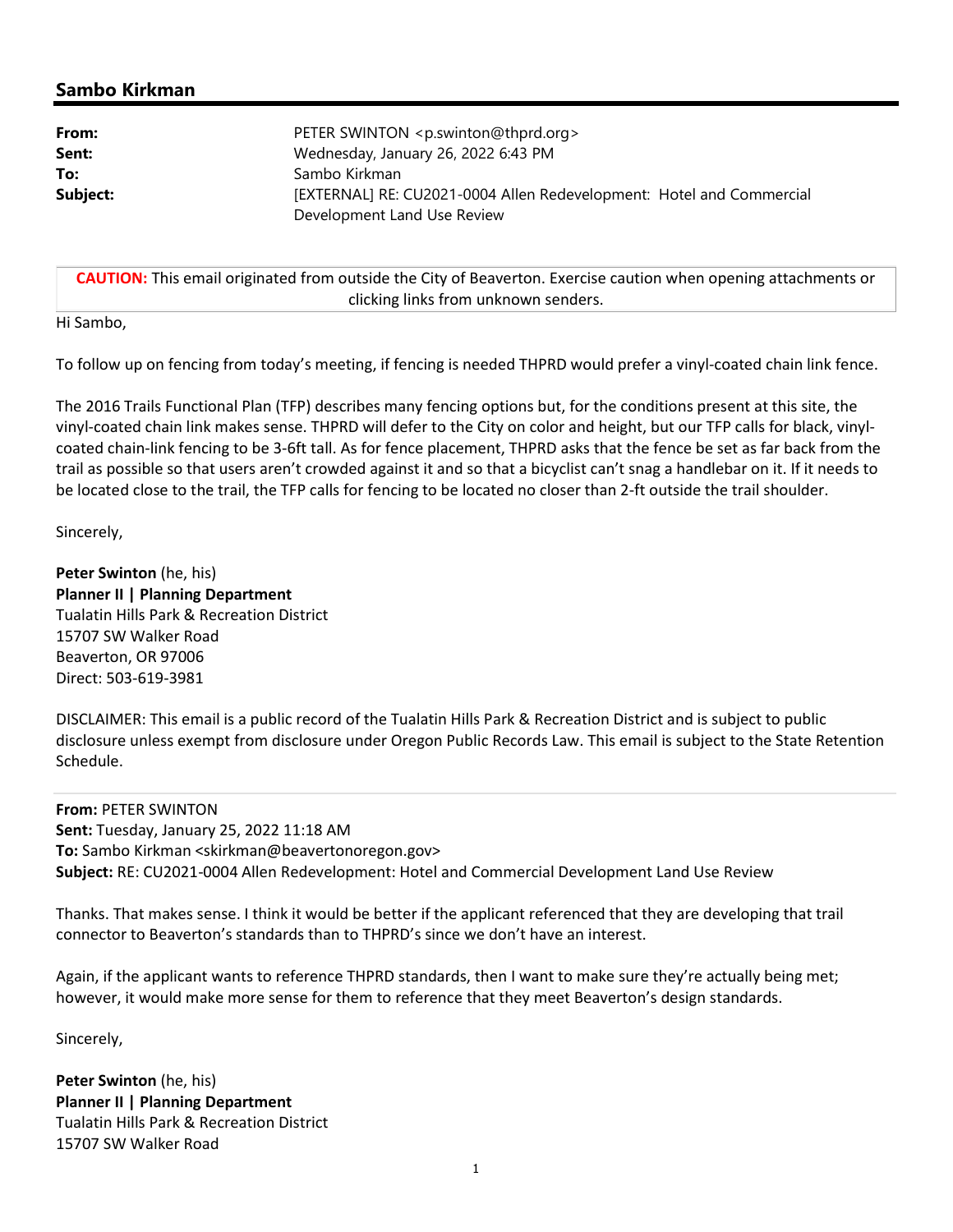Beaverton, OR 97006 Direct: 503-619-3981

DISCLAIMER: This email is a public record of the Tualatin Hills Park & Recreation District and is subject to public disclosure unless exempt from disclosure under Oregon Public Records Law. This email is subject to the State Retention Schedule.

From: Sambo Kirkman <skirkman@beavertonoregon.gov> Sent: Tuesday, January 25, 2022 11:14 AM To: PETER SWINTON <p.swinton@thprd.org> Subject: RE: CU2021-0004 Allen Redevelopment: Hotel and Commercial Development Land Use Review

CAUTION - EXTERNAL SENDER

Heads up I am conditioning that the walkway be designed to City standards.

Regards,

#### Sambo Kirkman, AICP Senior Planner | Current Planning |Community Development

www.beavertonoregon.gov

COVID-19 Update: Please note: I am working remotely/in office at this time. My work hours are: 8-5pm M-F. The best number to reach me is 503-214-0843. Response times may be longer than normal as we adapt to remote work.

From: PETER SWINTON <p.swinton@thprd.org> Sent: Tuesday, January 25, 2022 11:03 AM To: Sambo Kirkman <skirkman@beavertonoregon.gov> Subject: [EXTERNAL] RE: CU2021-0004 Allen Redevelopment: Hotel and Commercial Development Land Use Review

CAUTION: This email originated from outside the City of Beaverton. Exercise caution when opening attachments or clicking links from unknown senders.

Hi Sambo,

Yes, that is still the case. With regard to why I would comment at all if we don't have an interest in this trail, I am commenting because the applicant seems to invoke THPRD's trail design standards.

Because the applicant seems to reference those trail design standards, I would like them to either show how they meet them or not reference conformance to them at all. Basically, if they want to say they meet our standards, then I want to make sure they're actually being met.

Sincerely,

Peter Swinton (he, his) Planner II | Planning Department Tualatin Hills Park & Recreation District 15707 SW Walker Road Beaverton, OR 97006 Direct: 503-619-3981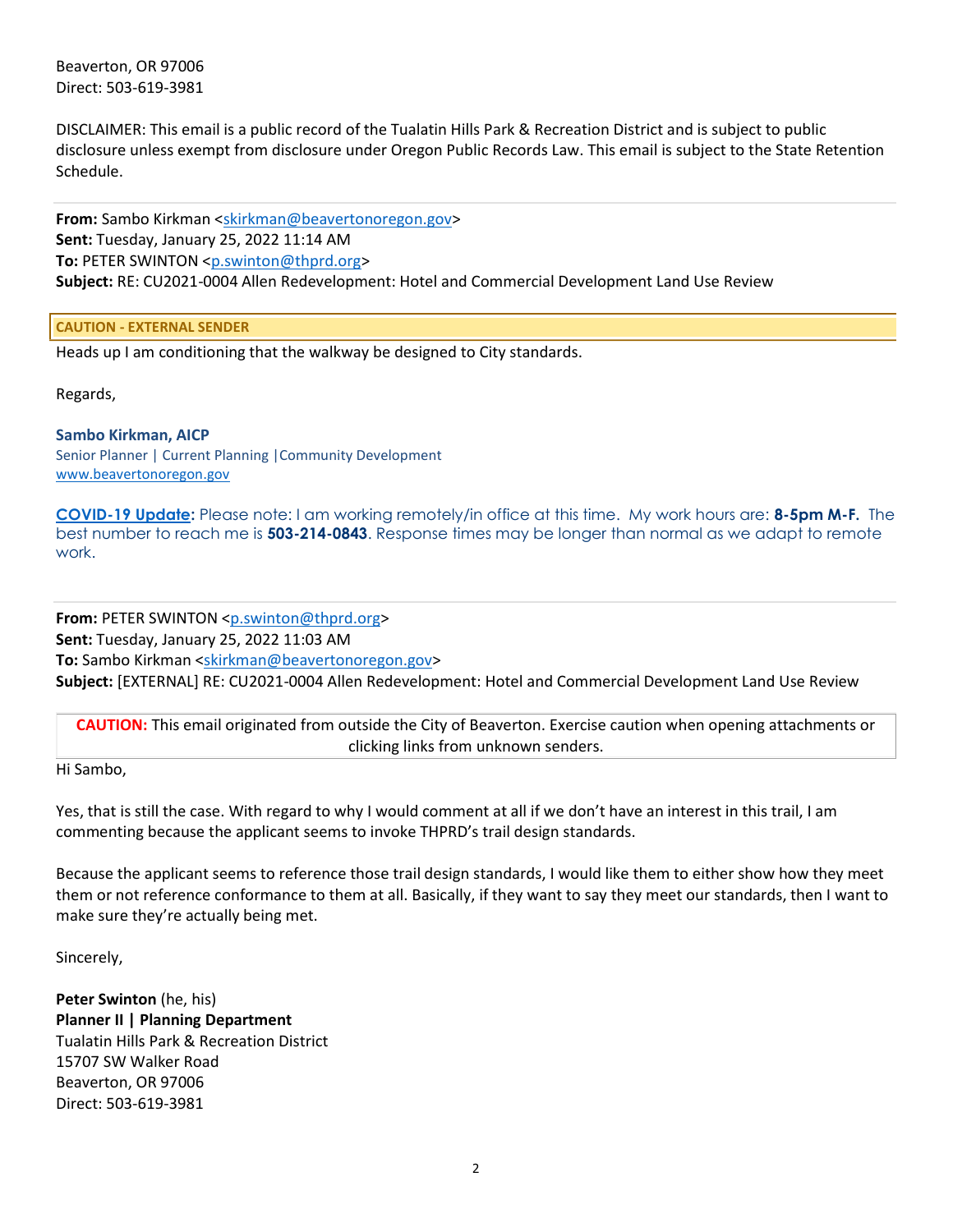DISCLAIMER: This email is a public record of the Tualatin Hills Park & Recreation District and is subject to public disclosure unless exempt from disclosure under Oregon Public Records Law. This email is subject to the State Retention Schedule.

From: Sambo Kirkman <skirkman@beavertonoregon.gov> Sent: Tuesday, January 25, 2022 10:45 AM To: PETER SWINTON <p.swinton@thprd.org> Subject: RE: CU2021-0004 Allen Redevelopment: Hotel and Commercial Development Land Use Review

# CAUTION - EXTERNAL SENDER

I am sending you the meeting invite through a separate email if you like to attend. I do have a question. Based on comments from prior meetings THPRD has no interest in this trail. It is this still the case? Feel free to call me if you have questions.

Regards,

# Sambo Kirkman, AICP

Senior Planner | Current Planning |Community Development www.beavertonoregon.gov

COVID-19 Update: Please note: I am working remotely/in office at this time. My work hours are: 8-5pm M-F. The best number to reach me is **503-214-0843**. Response times may be longer than normal as we adapt to remote work.

From: PETER SWINTON <p.swinton@thprd.org> Sent: Wednesday, January 19, 2022 5:36 PM To: Sambo Kirkman <skirkman@beavertonoregon.gov> Cc: g.keck <g.keck@THPRD.org>

Subject: [EXTERNAL] RE: CU2021-0004 Allen Redevelopment: Hotel and Commercial Development Land Use Review

CAUTION: This email originated from outside the City of Beaverton. Exercise caution when opening attachments or clicking links from unknown senders.

Hi Sambo,

Please find THPRD's comments on the Allen Redevelopment project attached and don't hesitate to reach out with any questions.

When a meeting time is finalized, I would appreciate an invitation as I have a question for the applicant regarding whether they plan to place trash cans or other amenities near the intersection of the Fanno Creek Trail and the proposed path connecting to Allen Boulevard.

Sincerely,

Peter Swinton (he, his) Planner II | Planning Department Tualatin Hills Park & Recreation District 15707 SW Walker Road Beaverton, OR 97006 Direct: 503-619-3981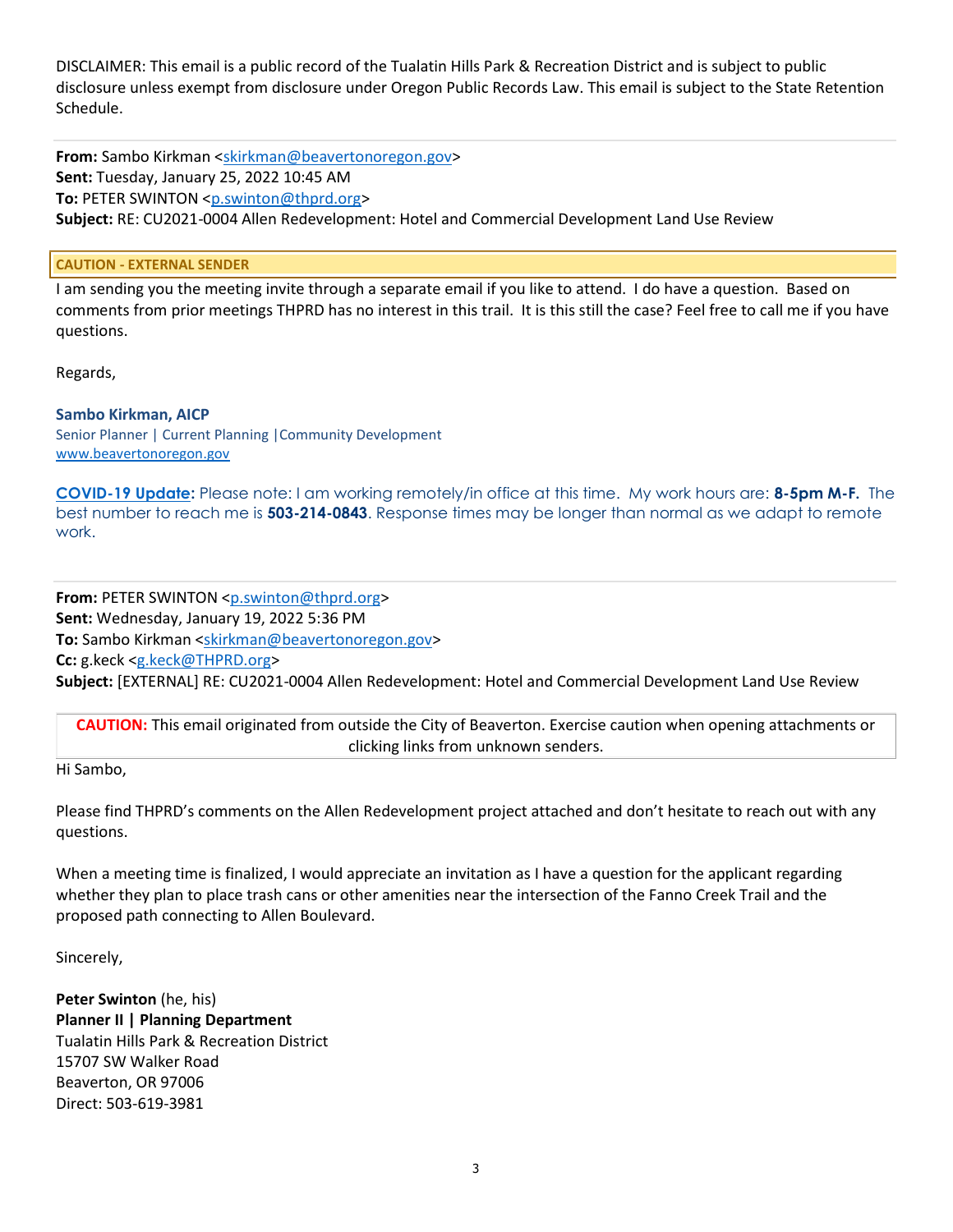DISCLAIMER: This email is a public record of the Tualatin Hills Park & Recreation District and is subject to public disclosure unless exempt from disclosure under Oregon Public Records Law. This email is subject to the State Retention Schedule.

From: PETER SWINTON Sent: Friday, January 7, 2022 4:24 PM To: Sambo Kirkman <skirkman@beavertonoregon.gov> Subject: RE: CU2021-0004 Allen Redevelopment: Hotel and Commercial Development Land Use Review

Hi Sambo,

I would appreciate being involved in the Facilities Review committee meeting. Would you be able to forward me an invite?

Sincerely,

Peter Swinton (he, his) Planner II | Planning Department Tualatin Hills Park & Recreation District 15707 SW Walker Road Beaverton, OR 97006 Direct: 503-619-3981

DISCLAIMER: This email is a public record of the Tualatin Hills Park & Recreation District and is subject to public disclosure unless exempt from disclosure under Oregon Public Records Law. This email is subject to the State Retention Schedule.

From: Sambo Kirkman <skirkman@beavertonoregon.gov>

Sent: Sunday, January 2, 2022 3:28 PM

To: Jeremy Foster <jeremy.foster@tvfr.com>; Douglas Nolan <douglas.nolan@tvfr.com>; JEANNINE RUSTAD <j.rustad@thprd.org>; PETER SWINTON <p.swinton@thprd.org>; Naomi Vogel <naomi\_vogel@co.washington.or.us>; ODOT R1 Development Review Program (ODOT\_R1\_DevRev@odot.state.or.us) <ODOT\_R1\_DevRev@odot.state.or.us>; Steven Sparks - Exec Admin <steven\_sparks@beaverton.k12.or.us>; robert.mccracken@beaverton.k12.or.us; benng@trimet.org; BaldwinB@trimet.org; WyffelsM@trimet.org

Subject: CU2021-0004 Allen Redevelopment: Hotel and Commercial Development Land Use Review

CAUTION - EXTERNAL SENDER

Happy New Year Everyone!

I have an updated application packet for the Allen Redevelopment: Hotel and Commercial Development (formerly known as the Greenwood Inn) project. Beaverton's Facilities Review Committee is schedule for January 26, 2022 with a Planning Commission hearing on February 16. If you would like your technical comments and conditions included with the Facilities Review Committee report for January 26, you will need to get me your information no later than January 19, 2022. Please let me know if you want to attend this Committee meeting or the Planning Commission hearing. Below are links to the applicant's materials. Feel free to call me if you have questions.

Narrative: https://studio.bluebeam.com/share/nmepbq CWS SPL: https://studio.bluebeam.com/share/3vpxdw Fire SPL: https://studio.bluebeam.com/share/djz25y Traffic Impact Analysis: https://studio.bluebeam.com/share/gxkgm4 Arborist Report: https://studio.bluebeam.com/share/7vyxpn